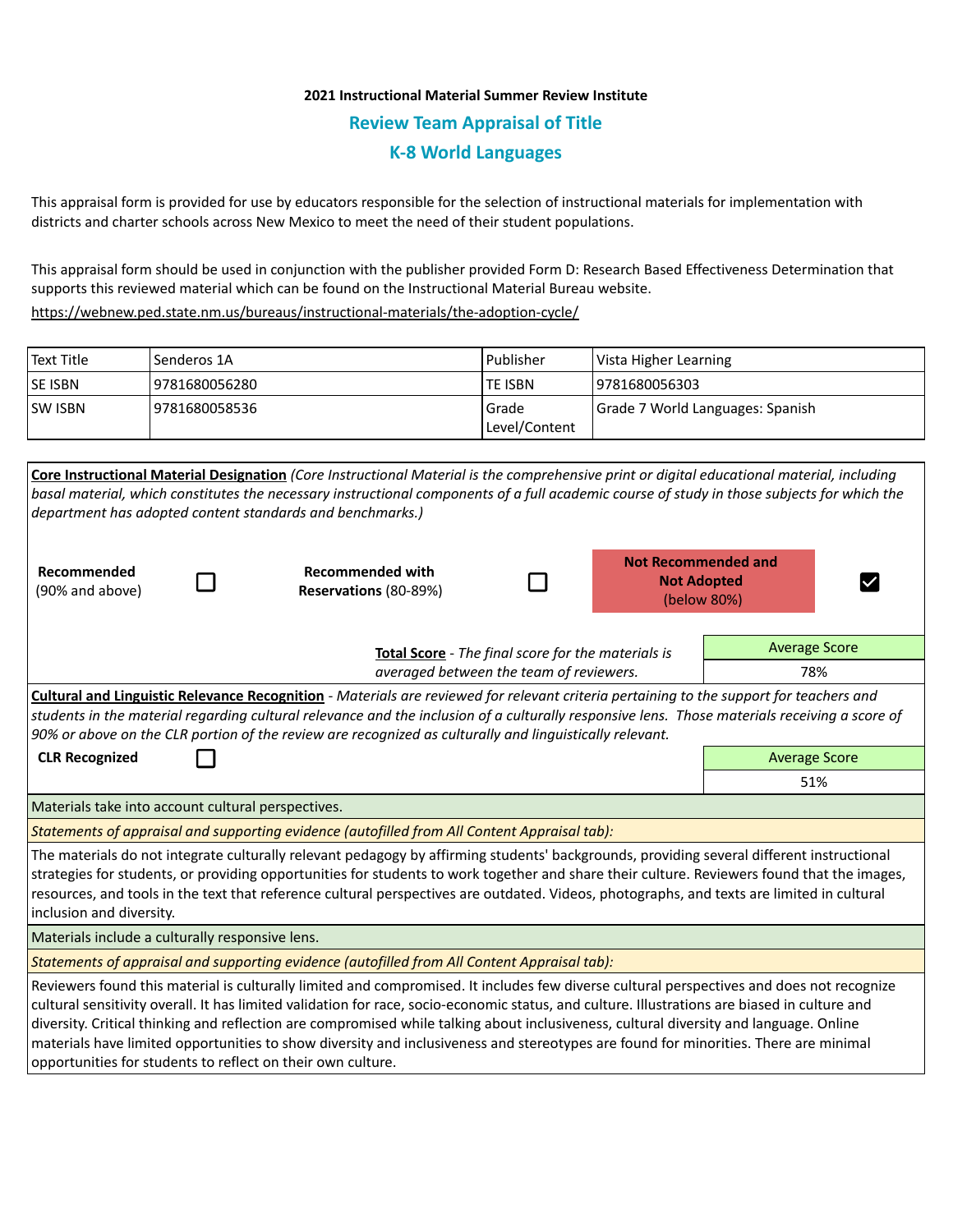**Standards Review** *- Materials are reviewed for alignment with the state adopted content standards, benchmarks and performance standards.*

Average Score

79%

Materials align with World-Readiness standards overall.

*Statements of appraisal and supporting evidence:* 

The materials partially meet the connection standards. There are limited connections to other disciplines and the critical thinking and problem solving activities are repetitive. The learners have limited access to evaluate information and diverse perspectives that are available through the language and its cultures.

Materials align with communication standards.

*Statements of appraisal and supporting evidence:* 

The materials meet some of the communication standards. Interpretive communication is addressed. However, presentational communication is limited, as the materials do not address all audiences, listeners, readers, or viewers and activities do not address interpersonal communication or cultures.

Materials align with cultures standards.

*Statements of appraisal and supporting evidence:* 

The materials partially meet the cultures standards as materials do not include various cultures such as indigenous people, people of color or special needs populations. The materials are limited in developing an understanding of cultures. The materials mainly focus on Hispanic cultures but contain many stereotypes and incorrect portraits of these cultures. Additionally, the value systems of distinct cultures are not present and references are general.

Materials align with connections standards.

*Statements of appraisal and supporting evidence:* 

The materials partially meet the connections standards. There are limited connections to other disciplines, and the critical thinking and problem solving activities are repetitive. The learners have limited access to evaluate information and diverse perspectives that are available through the language and its cultures.

Materials align with comparisons standards.

*Statements of appraisal and supporting evidence:* 

Some comparisons standards are met, but the publisher does not fully address how learning progressions are met in grade level expectations. The learning objectives are limited. The publisher resources do not support student learning.

Materials align with communities standards.

*Statements of appraisal and supporting evidence:* 

Some communities standards are met, but the activities for learners do not address the learners' interaction. Learners' connections to their own communities or globalized world are not met as lessons do not fully developed addressing the standards in those goal areas. The lessons do not provide opportunities for students to reflect on their own progress as they acquire the language.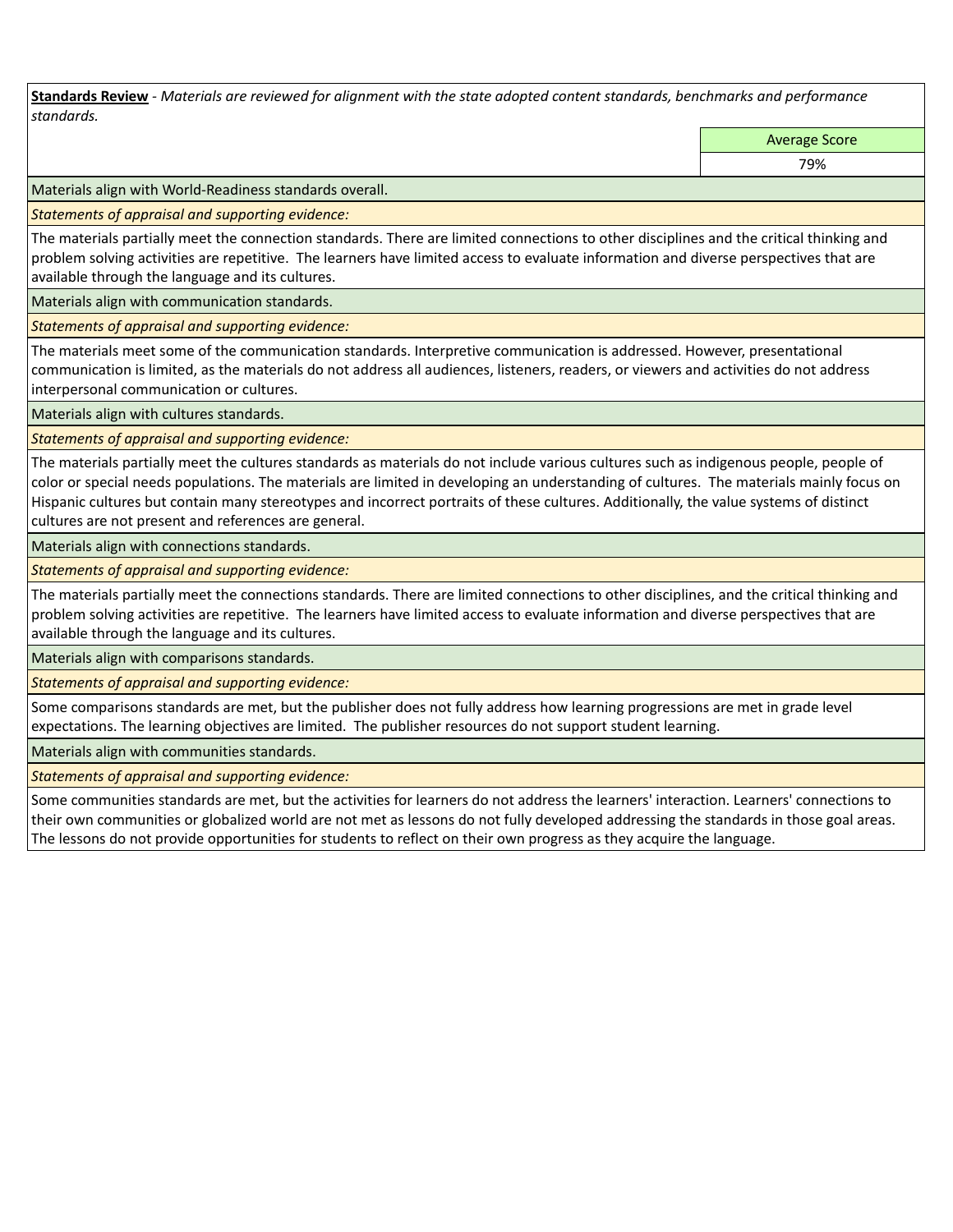**WL Content Review** *- Materials are reviewed for relevant criteria pertaining to the support for teachers and students in the specific content area reviewed.*

Average Score

84%

Materials provide a selection and range of high-quality texts worthy of students' time and attention, exhibiting exceptional craft and thought and/or providing useful information.

*Statements of appraisal and supporting evidence:* 

Materials provide a selection of texts that are worthy of students' time and attention with the exception of where there is bias towards a specific community with comments that could be seen as insults to some.

Questions in the materials are high-quality text-dependent and text-specific questions. The overwhelming majority of these questions are text-specific and draw student attention to the particulars in the text.

*Statements of appraisal and supporting evidence:* 

Materials have text-dependent and text-specific questions in both the print and online materials, as evidenced by activities such as News and Cultural Updates.

Materials provide scaffolding and supports to enable students' learning of world languages.

*Statements of appraisal and supporting evidence:* 

Materials provide minimal scaffolding and supports to enable student learning of world languages. It provides lesson goals, but no unit planners. It provides section goals, but no opportunities for students to set their own goals in the student edition or reflection of their learning.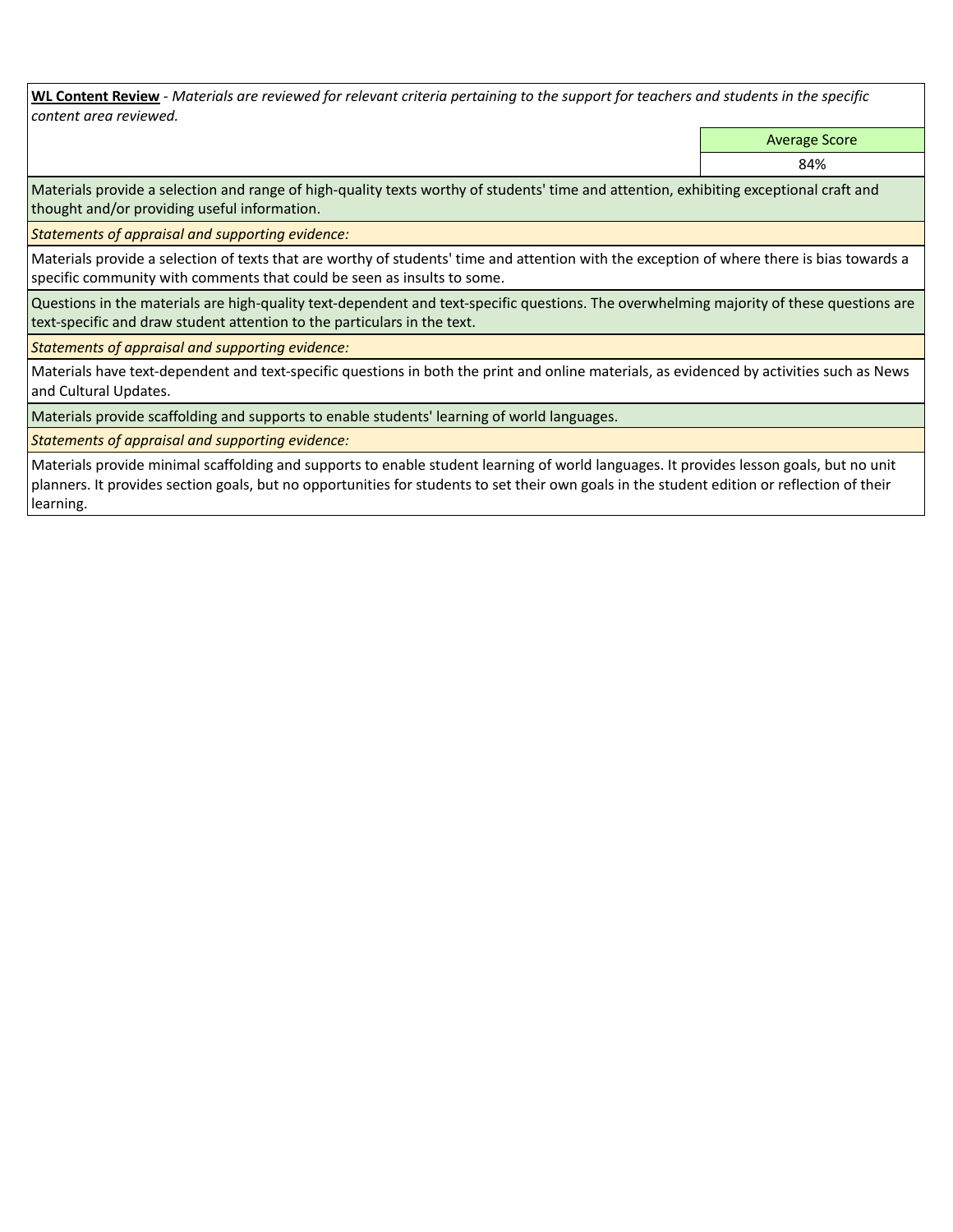**All Content Review** *- Materials are reviewed for relevant criteria pertaining to the support for teachers and students in the material regarding the progression of the standards, lesson structure, pacing, assessment, individual learners and cultural relevance.*

Average Score

72%

Materials are coherent and consistent with the standards that all students should study in order to be college and career ready.

*Statements of appraisal and supporting evidence:*

Reviewers found it difficult to locate meaningful connections where required by the standard. Evidence is minimal throughout the materials where students build knowledge linking and applying multiple concepts. Communication standards such as interpersonal, interpretive and presentational are met; however, materials lack in completely addressing the standards for making connections, diverse perspectives, cultural comparisons, and global communities.

Materials are well designed and take into account effective lesson structure and pacing.

*Statements of appraisal and supporting evidence:*

Materials are not well designed to take into account effective lesson structure. They lack clear learning progressions, standards-aligned objectives, and opportunities for differentiated instruction. The visual design is consistent, but not aesthetically appealing to the user in either the teacher or student editions, which limits student engagement in the subject.

Materials support teacher planning, learning, and understanding of the standards.

*Statements of appraisal and supporting evidence:*

Materials offer teachers some support in planning and learning, but do not completely support the planning, learning, and understanding of the World-Readiness Standards.

Materials offer teachers resources and tools to collect ongoing data about student progress on the standards.

*Statements of appraisal and supporting evidence:*

Reviewers found this material offers limited resources and tools to collect ongoing data. Rubrics are limited and assessments have to be unpacked and developed by teachers.

Materials support effective use of technology to enhance student learning.

*Statements of appraisal and supporting evidence:*

Reviewers found technology is available to enhance student learning but there is a disconnect between the digital and print resources, making it difficult for teachers to use all aspects of the curriculum. Material includes technology with limited opportunities to track and monitor progress.

Materials can be easily customized for individual learners.

*Statements of appraisal and supporting evidence:* 

Reviewers found evidence of interdisciplinary activities. These activities are limited in depth. The AP materials are relevant; however, there is lack of support for accommodations and modifications to address the needs of below level learners. Teachers have to modify and adapt vocabulary activities, assessments, and assignments for students with special needs and levels.

Materials give all students extensive opportunities and support to explore key concepts.

*Statements of appraisal and supporting evidence:*

Reviewers found limited opportunities for accommodations and differentiation within the lessons provided for teachers. Key concepts include cultural relevance and populations with diverse needs. Teachers have limited opportunities to encourage and support culture and home language like modifying vocabulary.

Materials take into account cultural perspectives.

*Statements of appraisal and supporting evidence:*

The materials do not integrate culturally relevant pedagogy by affirming students' backgrounds, providing several different instructional strategies for students, or providing opportunities for students to work together and share their culture. Reviewers found that the images, resources, and tools in the text that reference cultural perspectives are outdated. Videos, photographs, and texts are limited in cultural inclusion and diversity.

Materials include a culturally responsive lens.

*Statements of appraisal and supporting evidence:*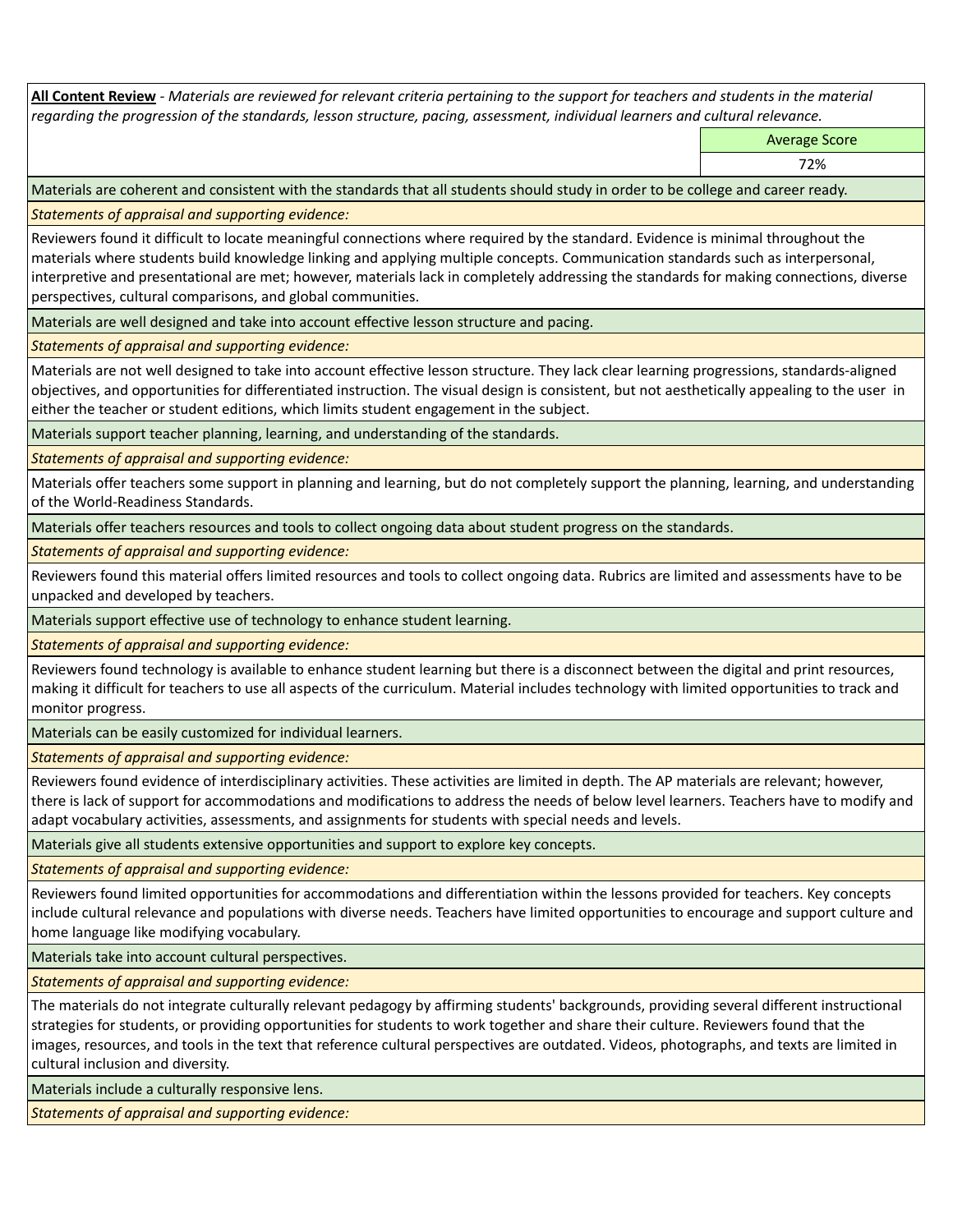Reviewers found this material is culturally limited and compromised. It includes few diverse cultural perspectives and does not recognize cultural sensitivity overall. It has limited validation for race, socio-economic status, and culture. Illustrations are biased in culture and diversity. Critical thinking and reflection are compromised while talking about inclusiveness, cultural diversity and language. Online materials have limited opportunities to show diversity and inclusiveness and stereotypes are found for minorities. There are minimal opportunities for students to reflect on their own culture.